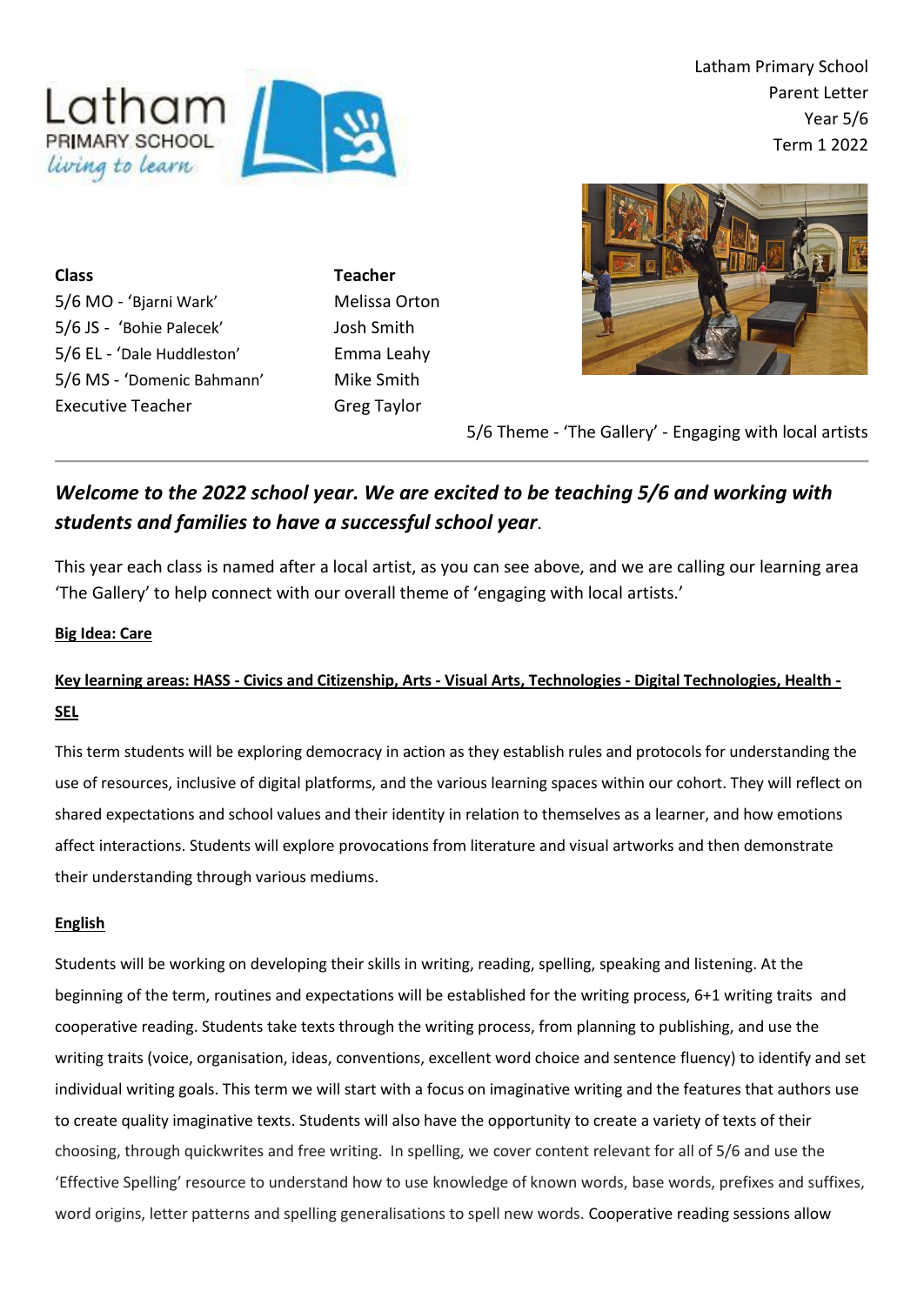students to enjoy a variety of short stories and novels with a group, and develop different comprehension and decoding skills through the cooperative reading roles (summariser, discussion manager, investigator, code breaker and illustrator).

#### **Mathematics**

Students will be building on their knowledge of the four operations  $(· x - +)$  to solve problems with whole numbers using a variety of strategies. They will be applying these number skills to become efficient with mental computation as we create individual goals based on the Middle Years Mental Computation (MYMC) program. These number skills will support our introduction to algebra as students solve problems with unknown quantities and create sequences. 12 and 24 hour time and timetabling will be reviewed early, as students learn to become self-managers in our learning space and to help create a productive and effective learning environment. Measurement will also be continued through exploring angles, understanding their properties and solving problems. We will introduce statistics and probability with a focus on developing, comprehending and analysing data charts.

#### **Specialist Programs**

This year students will have Japanese with Louise, physical education with Syed and performing arts with Danielle. All classes have their specialist time on Wednesday.

#### **A message from Louise…**

2022 is the Year of the Tiger or 'Toradoshi. People born in the Year of the Tiger are said to be adventurous, brave, independent and sensitive. This year 5/ 6 students will be focusing on life in Japan. We will be exploring events that happen throughout the year including seasons and festivals. The focus for term 1 will be improving hiragana and Kanji knowledge. Students will work at their own pace using games and mnemonic phrases to support their learning.

#### **A message from Syed…**

In term 1, year 5/6 students will further their knowledge and understanding of the skills involved in field hockey. Students will be challenged to utilise proper hockey equipment and apply learnt skills. As a secondary focus students will explore strategy and teamwork within field hockey. We will also participate in endurance running. I request that parents please ensure that students wear appropriate footwear, have a Sun Smart hat and drink bottle for every P.E. session.

#### **A message from Danielle…**

For the performing arts this term the students are learning about drama. The lessons will allow the students to work collaboratively using the elements of drama such as focus, tension, mood, and atmosphere, to create performances involving improvisation and play building. They will also explore how the elements of drama are structured and used to communicate ideas within a dramatic piece.

#### **Science**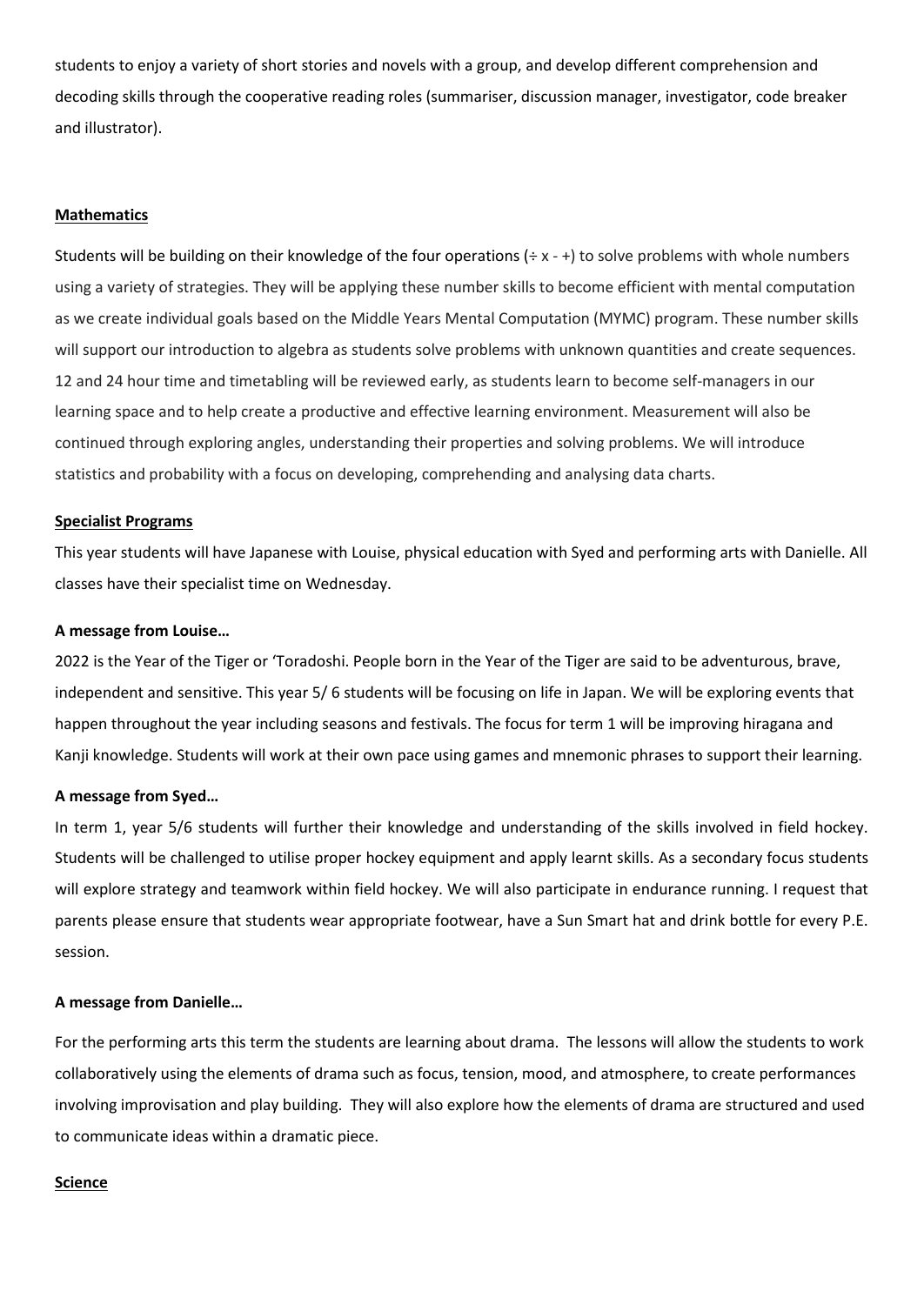During term 1 Year 5 will be investigating how the Earth is part of a system of planets orbiting around a star (the sun) and Year 6 will be investigating the sudden geological changes and extreme weather events that can affect Earth's surface. Reading and writing activities will complement these units as students explore multimodal texts and reflect on fair testing and variables with procedural and analytical writing.

#### **Homework for 2022**

The Latham Primary homework policy states that reading is an essential skill that is to be practised by all as regularly as possible so we encourage varied reading opportunities at home each day and the policy outlines additional supports in this area. Teachers may identify that individual students require additional support in their learning. After a conversation with the parents an agreement will be made and families can have additional activities suggested. In addition to this, parents may request other activities for their child to complete. More information about the policy is available on the school website a[t](http://www.lathamps.act.edu.au/__data/assets/pdf_file/0011/409592/Latham_PS_Homework_Policy_2017_2.pdf)

http://www.lathamps.act.edu.au/ data/assets/pdf file/0011/409592/Latham PS Homework Policy 2017 2.pdf

#### **Behaviour Management**

When supporting student self management and behaviour in 5/6 we take a positive behaviour support approach, focussing on recognising and affirming the behaviours that students show in line with our school values. 'Class Dojo' is used which allows us to recognise and reward individual students for demonstrating the school values. We also have a whole class system using a marble jar, which we place marbles in when the whole class is demonstrating the school values. We aim to fill the jar and then take part in a whole class reward, such as a pyjama day or class party. During week 1 students have had the opportunity to contribute to our class behaviour systems, suggesting rewards that motivate them and creating the systems that will support our whole class.

When students are not following school values, we follow a school wide system which includes a visual display in the classroom. This begins with a first warning, followed by a second warning. If the behaviours continue students spend a short time in a 'think space', completing a reflection and conferring with their teacher about the behaviour. If the behaviour continues once the student has returned, the next step is for them to continue their work independently in their buddy class (1/2). If the behaviours continue past this, executive intervention will occur. In 5/6 we aim to manage student behaviours 'in house' and your teachers will always do their best to support students to self-manage and change their behaviours before reaching these higher levels of consequence.

We value the partnership of families in managing behaviours and encourage open communication. We may make phone calls or other forms of contact, but if you become aware of an issue and have not heard from your child's teacher, please check in with a meeting, email or phone call, as issues can be hidden or unknown.